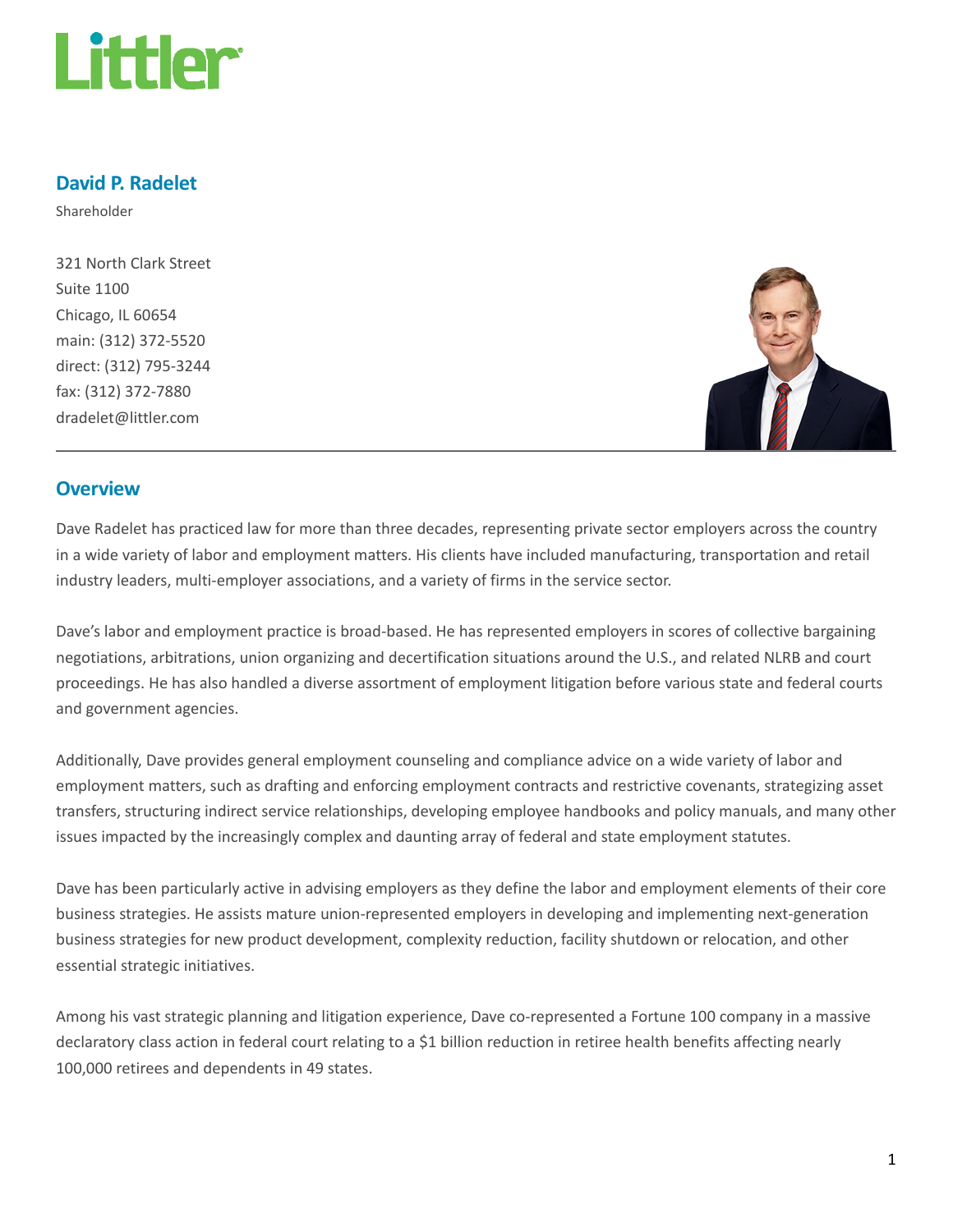# l ittler

# Recognition

- Named, The Best Lawyers in America©, 2020-2022
- Named, America's Leading Lawyers for Business, Chambers USA, 2019-2020

## Education

J.D., University of Michigan Law School, 1981 B.A., Michigan State University, 1978, With High Honors

# Bar Admissions

Illinois

# **Courts**

U.S. Supreme Court U.S. Court of Appeals, 6th Circuit U.S. Court of Appeals, 7th Circuit U.S. Court of Appeals, 8th Circuit U.S. Court of Appeals, 11th Circuit U.S. District Court, Northern District of Illinois U.S. District Court, Central District of Illinois U.S. District Court, Northern District of Indiana U.S. District Court, Southern District of Indiana

# Publications & Press

### Littler Ranked in Chambers USA Guide 2022

Littler Press Release June 1, 2022

### Best Lawyers in America© 2022 Edition Honors More Than 240 Littler Lawyers

Littler Press Release August 19, 2021

Littler Ranked in Chambers USA Guide 2021 Littler Press Release May 27, 2021